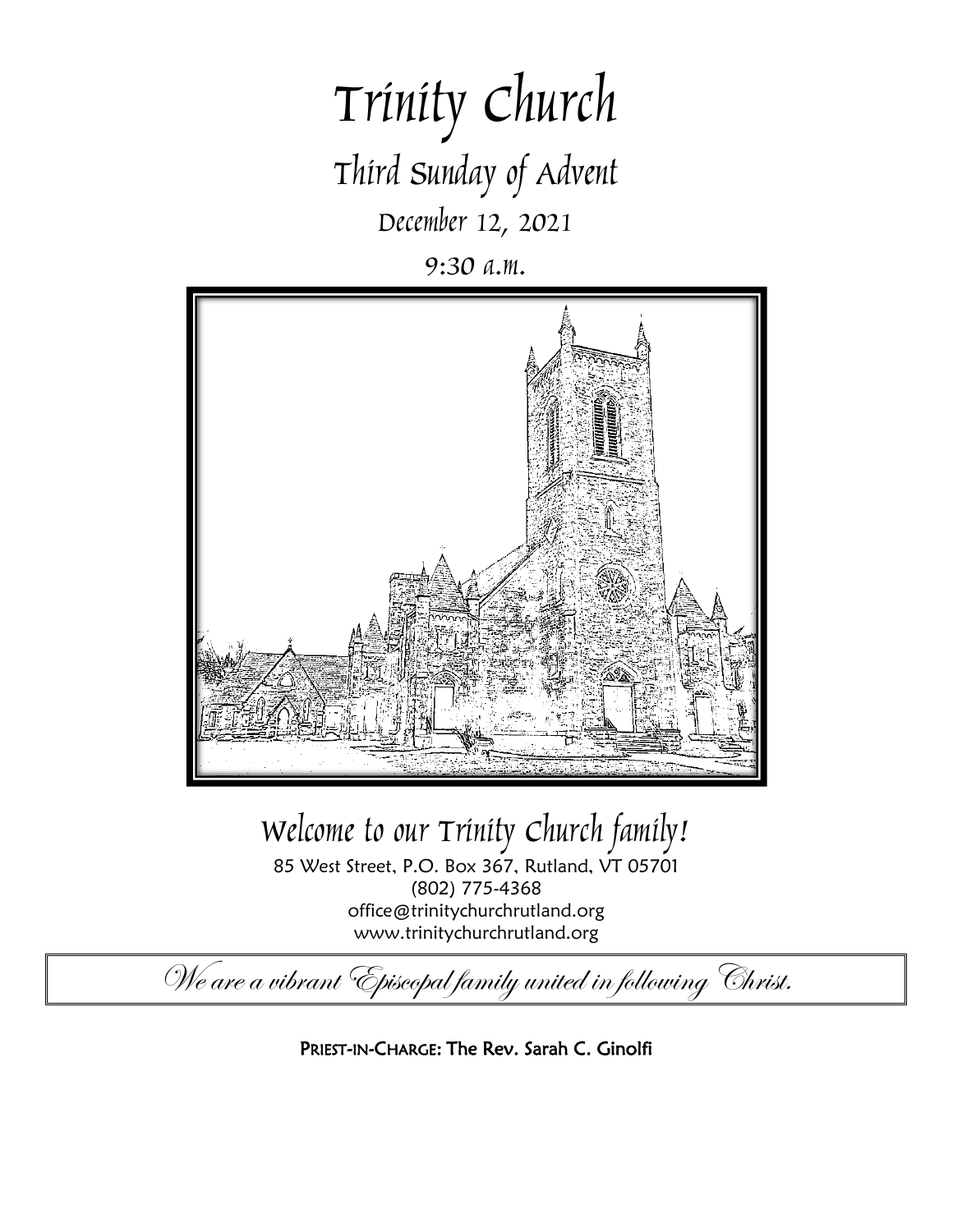# Announcements

Face Masks Required for In-Person Worship—With the increase of COVID-19 cases in Vermont and nationwide and for the safety of our Trinity family, we are now requiring that face masks be worn in church and that seating spacing be more strictly followed. If you do not have a mask, please ask the ushers for one. Please use the pews marked with green tape.

Advent Series: Invite, Welcome, Connect—Advent is a season of preparation, hope, and hospitality. During this season, we'll run an evening formation series via Zoom to explore how we can invite, welcome, and connect newcomers to our beloved parish home. The second of the three sessions will be this Tuesday at 7:00pm and will center on "welcome." While these three focus areas are interrelated, those in attendance will be able to access each night's content without participating in every session. We'll email a link to the Zoom meeting each week.

Christmas Flowers Memorials—Have your loved ones honored or remembered during Christmas with a gift to the Christmas Flowers! Submit the names of those you'd like to have remembered along with your gift (suggested donation of \$50), and they will be included on the prayer list throughout the Christmas Season. The deadline for submission is Friday, December 17.

Christmas Services--Christmas Eve, December 24: we begin at 5:15pm with a musical prelude and Holy Eucharist follows at 5:30pm. On Christmas Day, December 25: we'll celebrate Holy Eucharist at 9:30am. Since Christmas falls on a Saturday this year, our service on Sunday, December 26 will be a "lessons and carols" style service with Nanci Gordon leading us in prayer and offering the homily (at our regular 9:30am time).

Christmas Tree Pickup—Rutland Boy Scout Troops 105 and 120 will once again collect discarded Christmas trees at the end of the holiday season, with pickup dates scheduled for Saturdays, January 8 and 15. To schedule your tree pickup, please call 802-438-8721 or email [RutlandBSTreeCollection@gmail.com.](mailto:RutlandBSTreeCollection@gmail.com) (This is their major fundraiser, so donations are greatly appreciated and accepted at pickup.)

 $\mathcal{A}^{\mathcal{A}}$  Altar flowers are given today in memory of:

Walter & Janice Patrick, John & Shirley Dumouchel, Betty Dumouchel, Alexis Smith, Peter Svahn

#### \*\*\*\*\*\*\*\*\*\*\*\*\*\*

Our Staff: Priest-in-Charge, the Rev. Sarah Ginolfi; treasurer, Linda Fay; Parish Administrator, Wendy Grace; Music Director, John Riddle; Sexton, Jeff Zoesch

Our Vestry: Senior Warden, Fern Fryer; Junior Warden, Jay Slenker; Members: Melissa Alarie; Kathy Hall; Rich Jones; Krey Kellington; David Thurmer; Holly Webb

Today's Liturgical Assistants: Altar Guild-Sue Patrick, Brenda Thurmer, Lisa Boerner. Lisa Frankel-Boerner; Chalice Assistant— Dana Peterson; Old Testament Reader— Kathy Hall; Epistle Reader— Sarah Danner; Intercessor— Winnie Grace; Ushers—Larry Patrick, Kathy Hall; Live Stream Tech—Marc Brierre

> PRIEST-IN-CHARGE: The Rev. Sarah C. Ginolfi Cell: (717) 575-7137 Email: sarah.ginolfi@trinitychurchrutland.org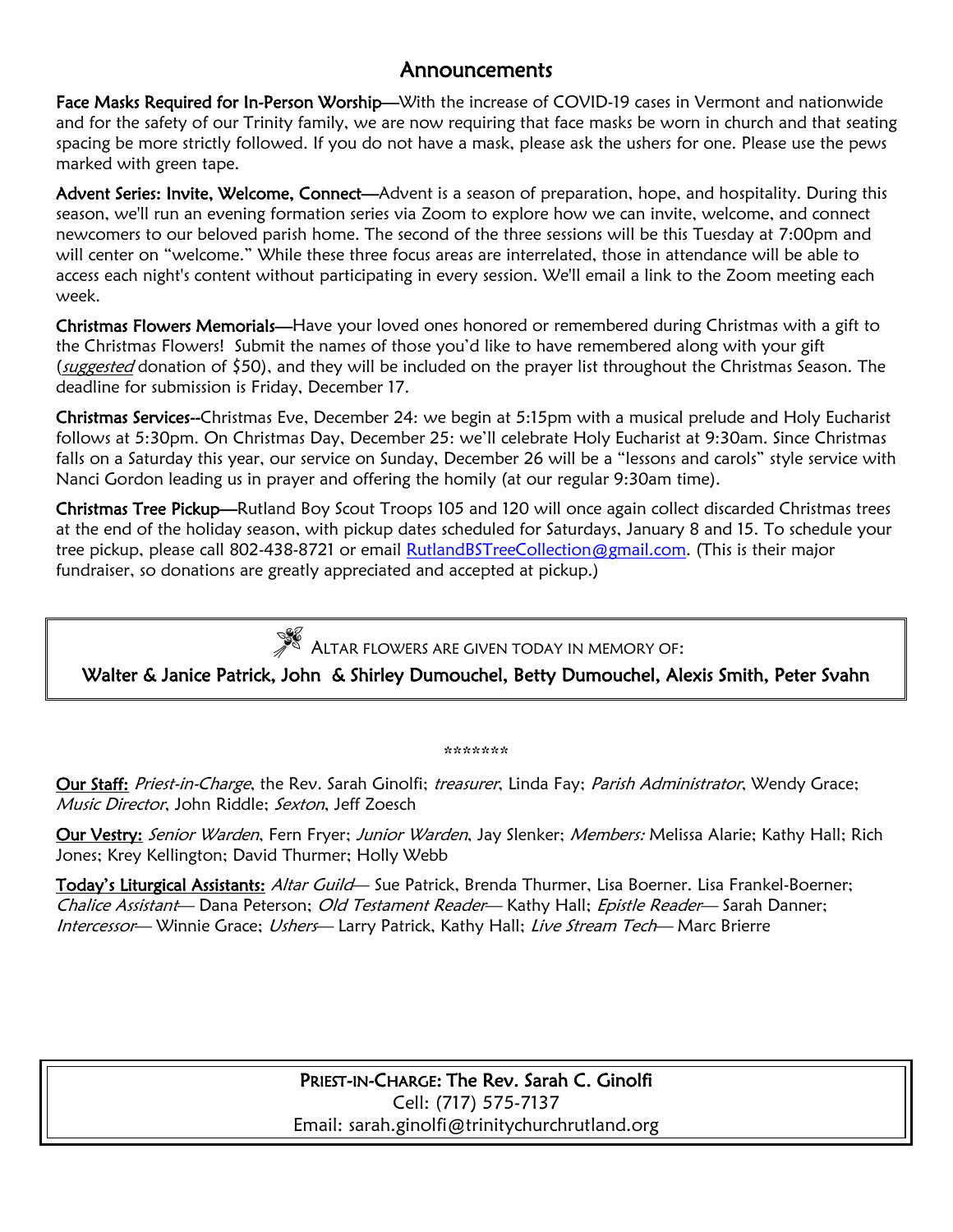# 9:30 a.m. Third Sunday of Advent – Holy Eucharist

The Invitatory

Prelude Mun komm', der Heiden Heiland (BWV 659) J. S. Bach

Opening Hymn #73 The King shall come when morning dawns

The Lighting of the Advent Wreath Third Candle - the Candle of Joy

Advent wreath with 3 candles lit represents Mary the Mother of Jesus.

Officiant: Light and peace, in Jesus Christ our Lord

All: Thanks be to God

Officiant: Last Sunday we lit the Candle of Peace. We light it and the Candle of Hope again as we remember that Jesus, born in Bethlehem, will come again to fulfill all of God's promises and bring us everlasting peace and joy.

(A person lights the Candles of Hope, and Peace)

Today we light the Third Candle of Advent, the Candle of Joy. When the angel Gabriel told Mary that a special child would be born to her, she was filled with joy. She sang a song that began with the words: "My soul magnifies the Lord; my spirit rejoices in God my Saviour." Just as the birth of Jesus gave great joy to his mother, so his presence in the world gave joy to those who had none before. He healed them and gave them hope and peace when they believed in him. From hope, peace, and love grows joy. We light the Candle of Joy to remind us that when Jesus is born in us, we have joy and that through him there will be everlasting joy on earth. Joy is like a light shining in a dark place. As we look at this candle, we celebrate the joy we find in Jesus Christ.

(A person lights the Third Candle, the Candle of Joy)

Officiant: Let us pray together.

All: Thank you God for the joy you give us. We ask that as we wait for all your promises to come true, and for Christ to come again, that you would remain present with us. Help us today, and every day to worship you, to hear your word, and to do your will by sharing your joy with each other. We ask it in the name of the one who was born in Bethlehem. Amen.

# Opening Sentences

Officiant: Blessed be God: Father, Son, and Holy Spirit. People: And blessed be his kingdom, now and for ever. Amen. Officiant: Almighty God, to you all hearts are open, all desires known, and from you no secrets are hid: Cleanse the thoughts of our hearts by the inspiration of your Holy Spirit, that we may perfectly love you, and worthily magnify your holy Name; through Christ our Lord. Amen.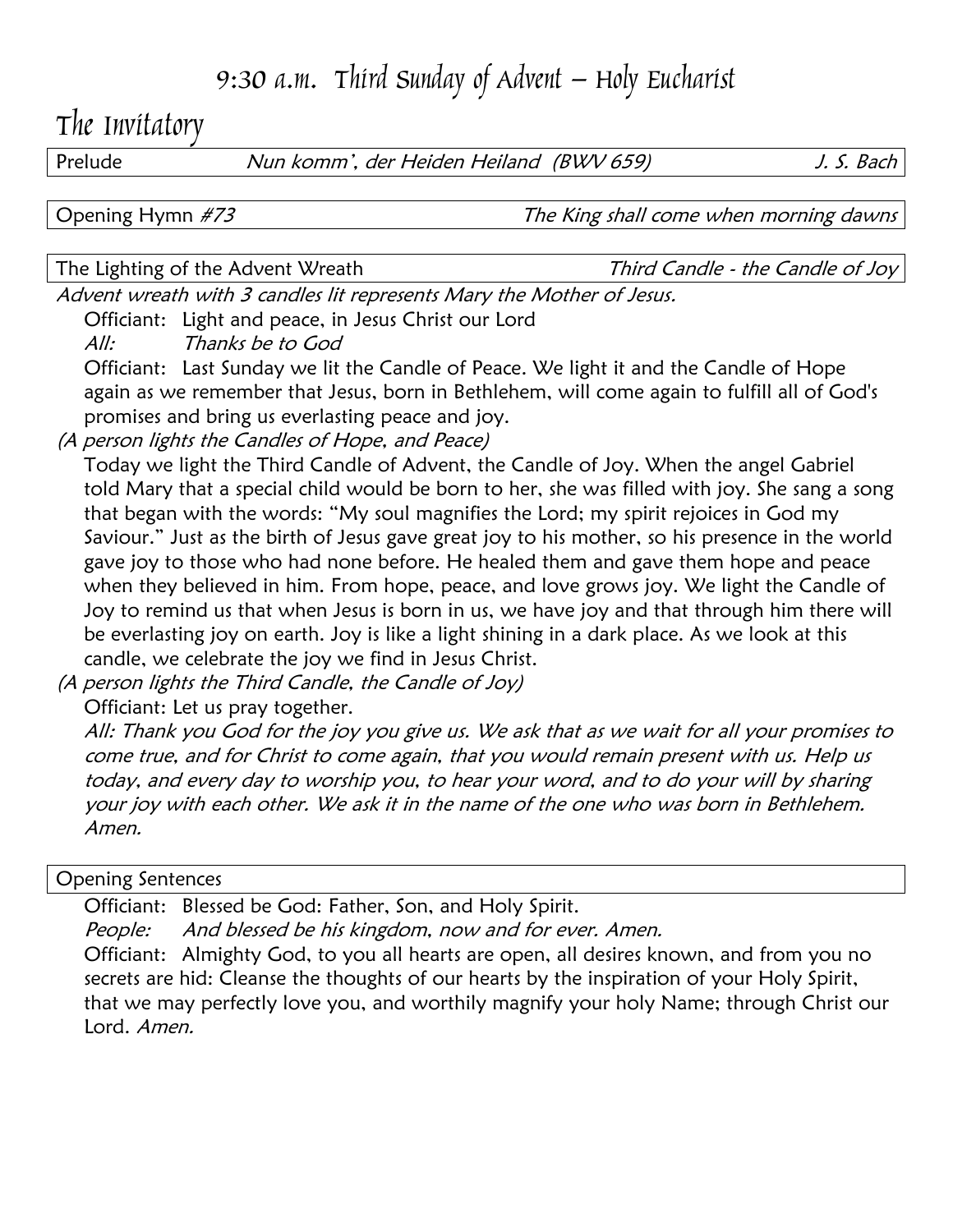#### Kyrie Eleison **1982 Hymnal, S 91**

(Music denoted with an S prefix is service music and is located in the front of the hymnal.) All: Lord, have mercy upon us. Christ, have mercy upon us. Lord, have mercy upon us.

## The Collect of the Day

Officiant: The Lord be with you. People: And also with you. Officiant: Let us pray.

Stir up your power, O Lord, and with great might come among us; and, because we are sorely hindered by our sins, let your bountiful grace and mercy speedily help and deliver us; through Jesus Christ our Lord, to whom, with you and the Holy Spirit, be honor and glory, now and for ever. Amen.

# The Word of the Lord

Lessons of the Day

Reader: A reading from the book of Zephaniah.

Sing aloud, O daughter Zion; shout, O Israel! Rejoice and exult with all your heart, O daughter Jerusalem! The Lord has taken away the judgments against you, he has turned away your enemies. The king of Israel, the Lord, is in your midst; you shall fear disaster no more. On that day it shall be said to Jerusalem: Do not fear, O Zion; do not let your hands grow weak. The Lord, your God, is in your midst, a warrior who gives victory; he will rejoice over you with gladness, he will renew you in his love; he will exult over you with loud singing as on a day of festival. I will remove disaster from you, so that you will not bear reproach for it. I will deal with all your oppressors at that time. And I will save the lame and gather the outcast, and I will change their shame into praise and renown in all the earth. At that time I will bring you home, at the time when I gather you; for I will make you renowned and praised among all the peoples of the earth, when I restore your fortunes before your eyes, says the Lord.

The Word of the Lord. People: Thanks be to God.

The First Song of Isaiah (Canticle 9) Services of the Services of the Services of Services of Services of Services of Services of Services of Services of Services of Services of Services of Services of Services of Services (The choir will sing the canticle.)

Second Reading **Philippians 4:4-7** 

Reader: A reading from the letter to the Philippians.

Rejoice in the Lord always; again I will say, Rejoice. Let your gentleness be known to everyone. The Lord is near. Do not worry about anything, but in everything by prayer and supplication with thanksgiving let your requests be made known to God. And the peace of God, which surpasses all understanding, will guard your hearts and your minds in Christ Jesus.

First Reading **Zephaniah 3:14-20**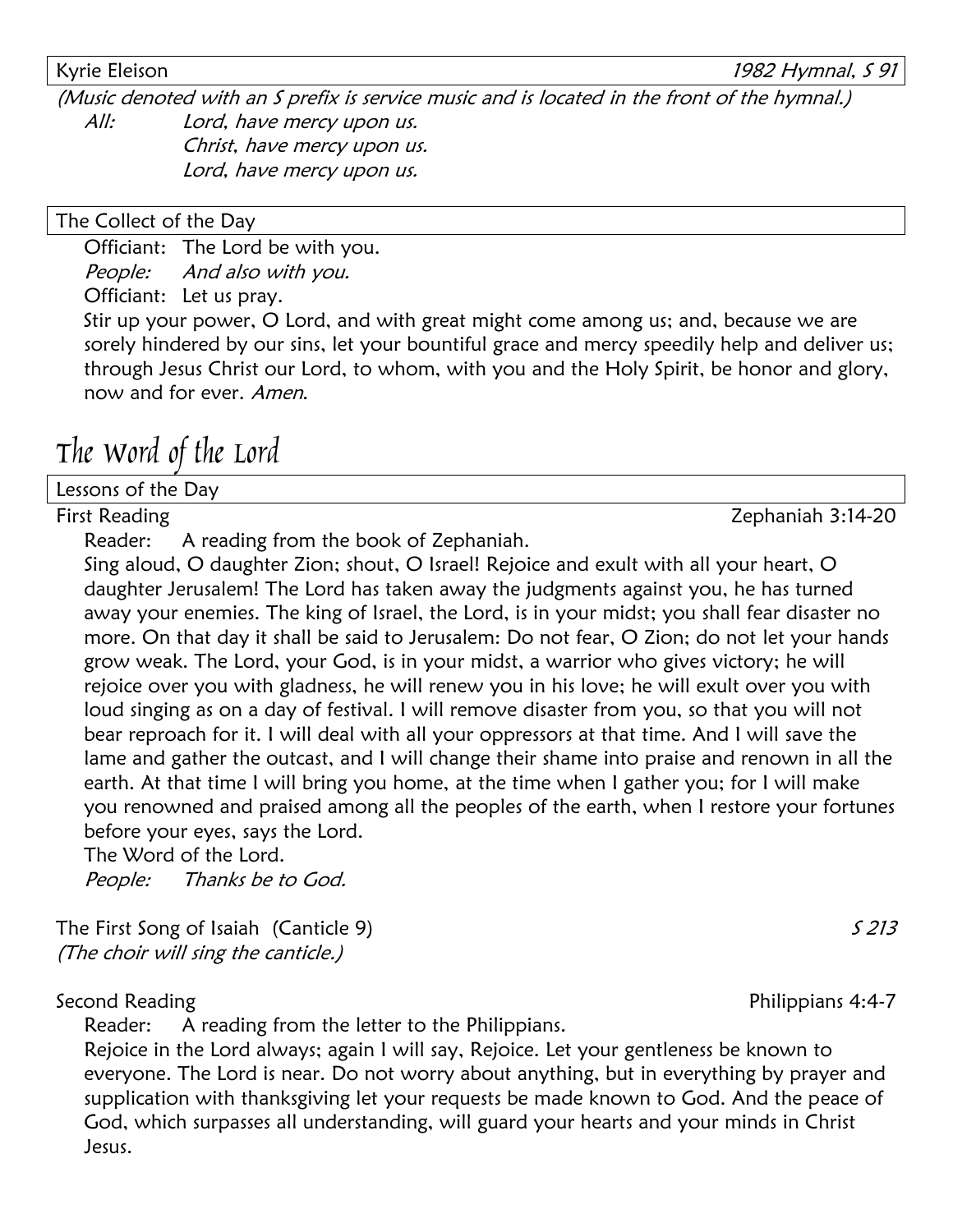The Word of Lord. People: Thanks be to God.

Sequence Hymn #66 Come, thou long-expected Jesus

Gospel Luke 3:7-18

Officiant: The Holy Gospel of our Lord Jesus Christ according to Luke. People: Glory to you, Lord Christ.

John said to the crowds that came out to be baptized by him, "You brood of vipers! Who warned you to flee from the wrath to come? Bear fruits worthy of repentance. Do not begin to say to yourselves, 'We have Abraham as our ancestor'; for I tell you, God is able from these stones to raise up children to Abraham. Even now the ax is lying at the root of the trees; every tree therefore that does not bear good fruit is cut down and thrown into the fire." And the crowds asked him, "What then should we do?" In reply he said to them, "Whoever has two coats must share with anyone who has none; and whoever has food must do likewise." Even tax collectors came to be baptized, and they asked him, "Teacher, what should we do?" He said to them, "Collect no more than the amount prescribed for you." Soldiers also asked him, "And we, what should we do?" He said to them, "Do not extort money from anyone by threats or false accusation, and be satisfied with your wages." As the people were filled with expectation, and all were questioning in their hearts concerning John, whether he might be the Messiah, John answered all of them by saying, "I baptize you with water; but one who is more powerful than I is coming; I am not worthy to untie the thong of his sandals. He will baptize you with the Holy Spirit and fire. His winnowing fork is in his hand, to clear his threshing floor and to gather the wheat into his granary; but the chaff he will burn with unquenchable fire." So, with many other exhortations, he proclaimed the good news to the people.

The Gospel of the Lord.

People: Praise to you, Lord Christ.

Sermon the Rev. Sarah Ginolfi

Nicene Creed (Congregation)

Officiant: Please join me in saying the Nicene Creed.

Officiant and People: We believe in one God, the Father, the Almighty, maker of heaven and earth, of all that is, seen and unseen.

We believe in one Lord, Jesus Christ, the only Son of God, eternally begotten of the Father, God from God, Light from Light, true God from true God, begotten, not made, of one Being with the Father. Through him all things were made. For us and for our salvation he came down from heaven: by the power of the Holy Spirit he became incarnate from the Virgin Mary, and was made man. For our sake he was crucified under Pontius Pilate; he suffered death and was buried. On the third day he rose again in accordance with the Scriptures; he ascended into heaven and is seated at the right hand of the Father. He will come again in glory to judge the living and the dead, and his kingdom will have no end.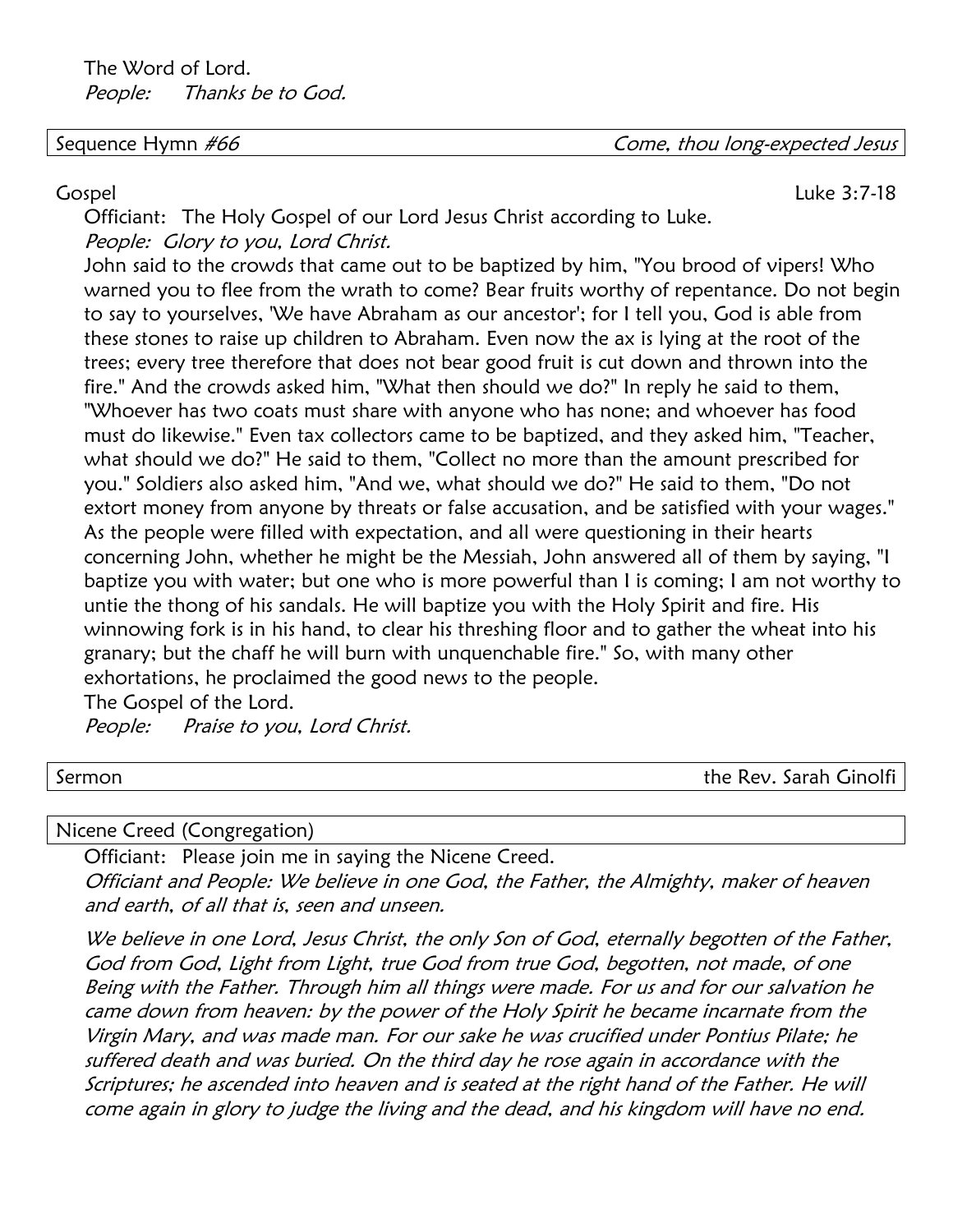We believe in the Holy Spirit, the Lord, the giver of life, who proceeds from the Father and the Son. With the Father and the Son he is worshiped and glorified. He has spoken through the Prophets. We believe in one holy catholic and apostolic Church. We acknowledge one baptism for the forgiveness of sins. We look for the resurrection of the dead, and the life of the world to come. Amen.

Intercession Prayers and Confession

Reader: Dear God, we seek to follow your will. Guide us as we deepen in spirituality, grow in compassion, and be your courageous hope in the world.

Let us pray for the Church and for the world. We pray for the Anglican Church of Canada; Ministries of Rock Point School and Brookhaven School. We pray also for Justin, Archbishop of Canterbury, Michael, our Presiding Bishop, Shannon, our Bishop, Sarah, our priest, and for all bishops and other ministers. Grant, Almighty God, that all who confess your Name may be united in your truth, live together in your love, and reveal your glory in the world.

Silence

Reader: God, in your mercy

People: Hear our prayer.

Reader: Guide the people of this land, and of all the nations, in the ways of justice and peace; that we may honor one another and serve the common good.

Silence

Reader: God, in your mercy

People: Hear our prayer.

Reader: Give us all a reverence for the earth as your own creation, that we may use its resources rightly in the service of others and to your honor and glory.

Silence

Reader: God, in your mercy

People: Hear our prayer.

Reader: We thank you, Lord, for all the blessings of this life. We pray for parishioners celebrating birthdays and anniversaries, especially Tom & Joanne Williamson, Becky Congdon, Brandy Ellison, John Hamlin, Ella Meoli, Mary Reitz, Adrian Sandford-Wilson. Bless all whose lives are closely linked with ours, and grant that we may serve Christ in them, and love one another as he loves us.

Silence

Reader: God, in your mercy

People: Hear our prayer.

Reader: For the special needs and concerns of this congregation, we pray for: Rodney, John, Meg, Mike, Emily, Susan, Mona, Harriet, Mary Ann, Joan, Guy, Arlynn, Christian. Comfort and heal all those who suffer in body, mind, or spirit; give them courage and hope in their troubles and bring them the joy of your salvation.

Silence

Reader: God, in your mercy People: Hear our prayer.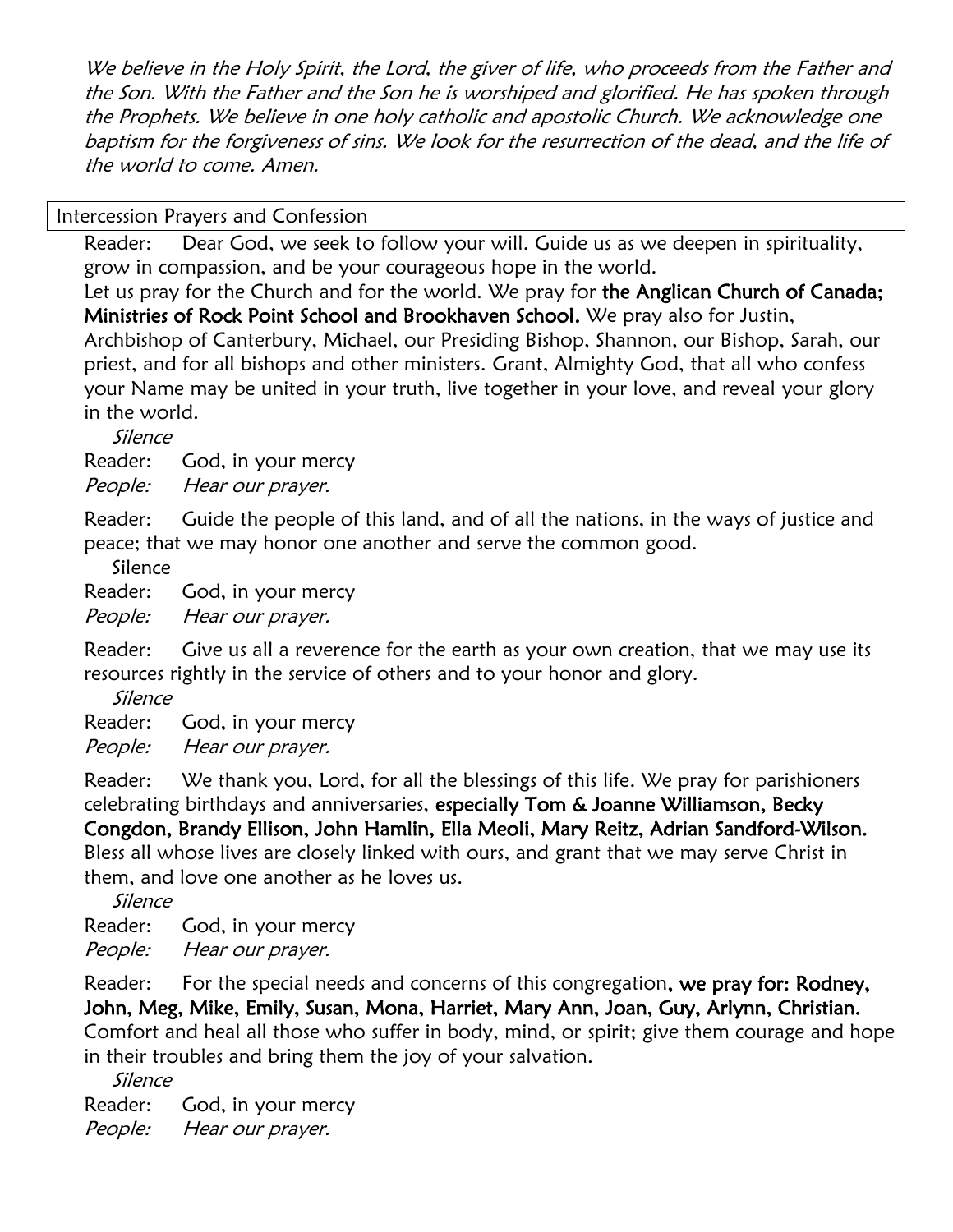Reader: We commend to your mercy all who have died, especially Walter & Janice Patrick, John & Shirley Dumouchel, Betty Dumouchel, Alexis Smith, Peter Svahn in whose memory the altar flowers have been given, that your will for them may be fulfilled; and we pray that we may share with all your saints in your eternal kingdom.

Silence

Reader: God, in your mercy

People: Hear our prayer.

Officiant: O God, who created all peoples in your image, we thank you for the wonderful diversity of races and cultures in this world. Enrich our lives by ever-widening circles of fellowship, and show us your presence in those who differ most from us, until our knowledge of your love is made perfect in our love for all your children; through Jesus Christ our Lord. Amen.

# The Confession and Absolution

Officiant: Let us confess our sins against God and our neighbor.

All: Most merciful God, we confess that we have sinned against you in thought, word, and deed, by what we have done, and by what we have left undone. We have not loved you with our whole heart; we have not loved our neighbors as ourselves. We are truly sorry and we humbly repent. For the sake of your Son Jesus Christ, have mercy on us and forgive us; that we may delight in your will, and walk in your ways, to the glory of your Name. Amen.

Officiant: Almighty God have mercy on you, forgive you all your sins through our Lord Jesus Christ, strengthen you in all goodness, and by the power of the Holy Spirit keep you in eternal life. Amen.

# The Peace

Officiant: The peace of the Lord be always with you. People: And also with you.

Thank you for remaining in your place for the passing of the peace. In these times, you may exchange the peace through eye contact with a wave, a bow, a smile, or whatever motion you grow to embrace in this adapted practice.

# Announcements

All may come up the center aisle to receive Communion. Alert an usher if you wish to receive communion in your seat. The priest will distribute the bread and the wine in "kits" that we will consume together once all are served.

Thank you for your financial commitment to the life of Trinity Church. Your gift helps our church family spread God's love and joy in the world! Offering plates are located at the top of the center aisle on the way to the altar as well as near the center exit doors.

| Offertory Anthem | Advent Carol | Dale Wood |
|------------------|--------------|-----------|
|                  |              |           |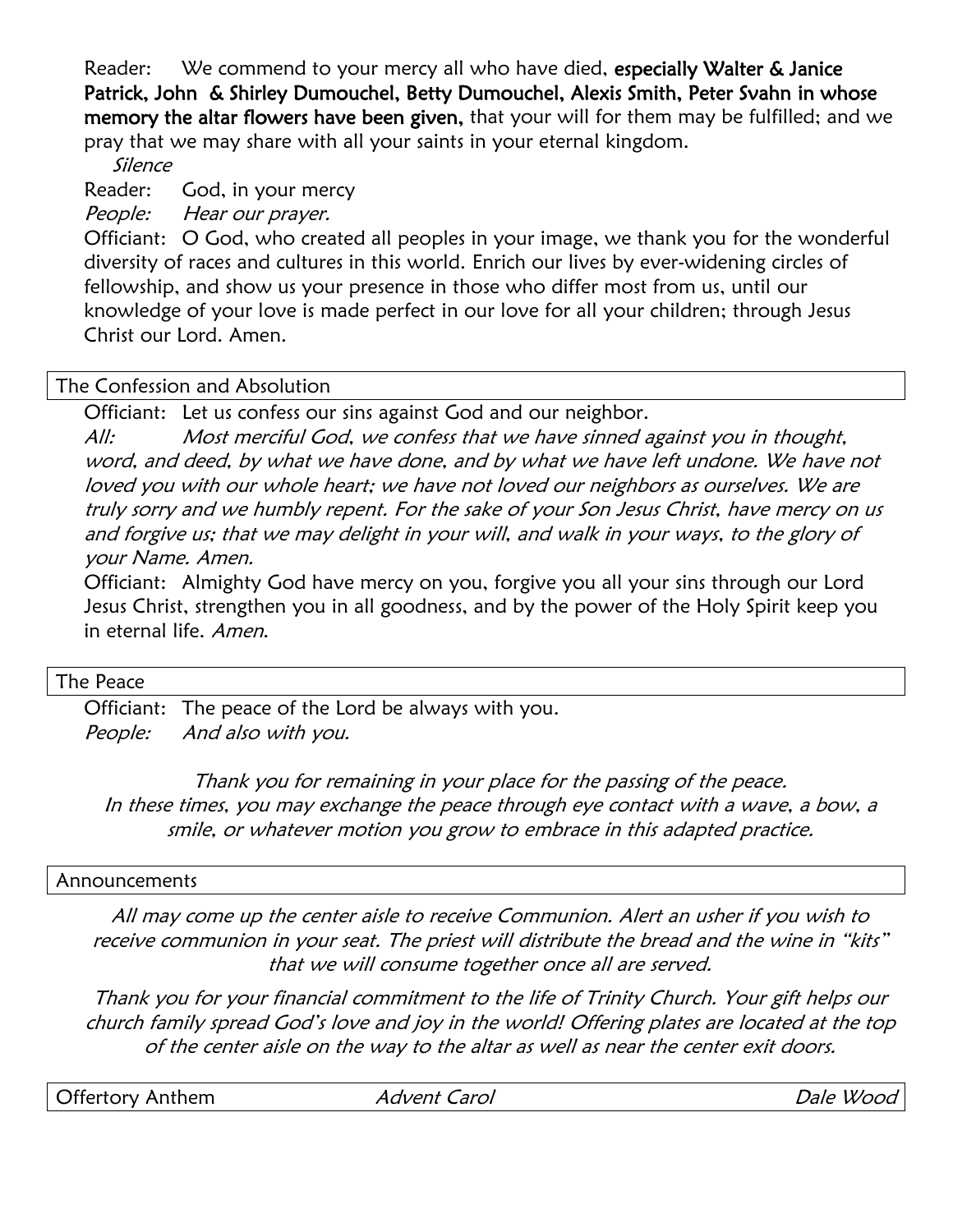# The Holy Communion

| The Great Thanksgiving | S 120 |
|------------------------|-------|
|------------------------|-------|

Celebrant: The Lord be with you. People: And also with you.

Celebrant: Lift up your hearts.

People: We lift them to the Lord.

Celebrant: Let us give thanks to the Lord our God.

People: It is right to give him thanks and praise.

Celebrant: It is right, and a good and joyful thing, always and everywhere to give thanks to you, Father Almighty, Creator of heaven and earth. Because you sent your beloved Son to redeem us from sin and death, and to make us heirs in him of everlasting life; that when he shall come again in power and great triumph to judge the world, we may without shame or fear rejoice to behold his appearing. Therefore, we praise you, joining our voices with Angels and Archangels and with all the company of heaven, who for ever sing this hymn to proclaim the glory of your Name:

Sanctus  $\sim$  Sanctus  $\sim$  SM  $\sim$  SM  $\sim$  SM  $\sim$  SM  $\sim$  SM  $\sim$  SM  $\sim$  SM  $\sim$  SM  $\sim$  SM  $\sim$  SM  $\sim$  SM  $\sim$  SM  $\sim$  SM  $\sim$  SM  $\sim$  SM  $\sim$  SM  $\sim$  SM  $\sim$  SM  $\sim$  SM  $\sim$  SM  $\sim$  SM  $\sim$  SM  $\sim$  SM  $\sim$  SM  $\sim$  SM All: Holy, Holy, Holy Lord, God of power and might, heaven and earth are full of your glory. Hosanna in the highest. Blessed is he who comes in the name of the Lord. Hosanna in the highest.

Eucharistic Prayer B (People stand or kneel as able.)

Celebrant: We give thanks to you, O God, for the goodness and love which you have made known to us in creation; in the calling of Israel to be your people; in your Word spoken through the prophets; and above all in the Word made flesh, Jesus, your Son. For in these last days you sent him to be incarnate from the Virgin Mary, to be the Savior and Redeemer of the world. In him, you have delivered us from evil, and made us worthy to stand before you. In him, you have brought us out of error into truth, out of sin into righteousness, out of death into life.

On the night before he died for us, our Lord Jesus Christ took bread; and when he had given thanks to you, he broke it, and gave it to his disciples, and said, "Take, eat: This is my Body, which is given for you. Do this for the remembrance of me."

After supper he took the cup of wine; and when he had given thanks, he gave it to them, and said, "Drink this, all of you: This is my Blood of the new Covenant, which is shed for you and for many for the forgiveness of sins. Whenever you drink it, do this for the remembrance of me."

Therefore, according to his command, O Father,

All: We remember his death, We proclaim his resurrection, We await his coming in glory;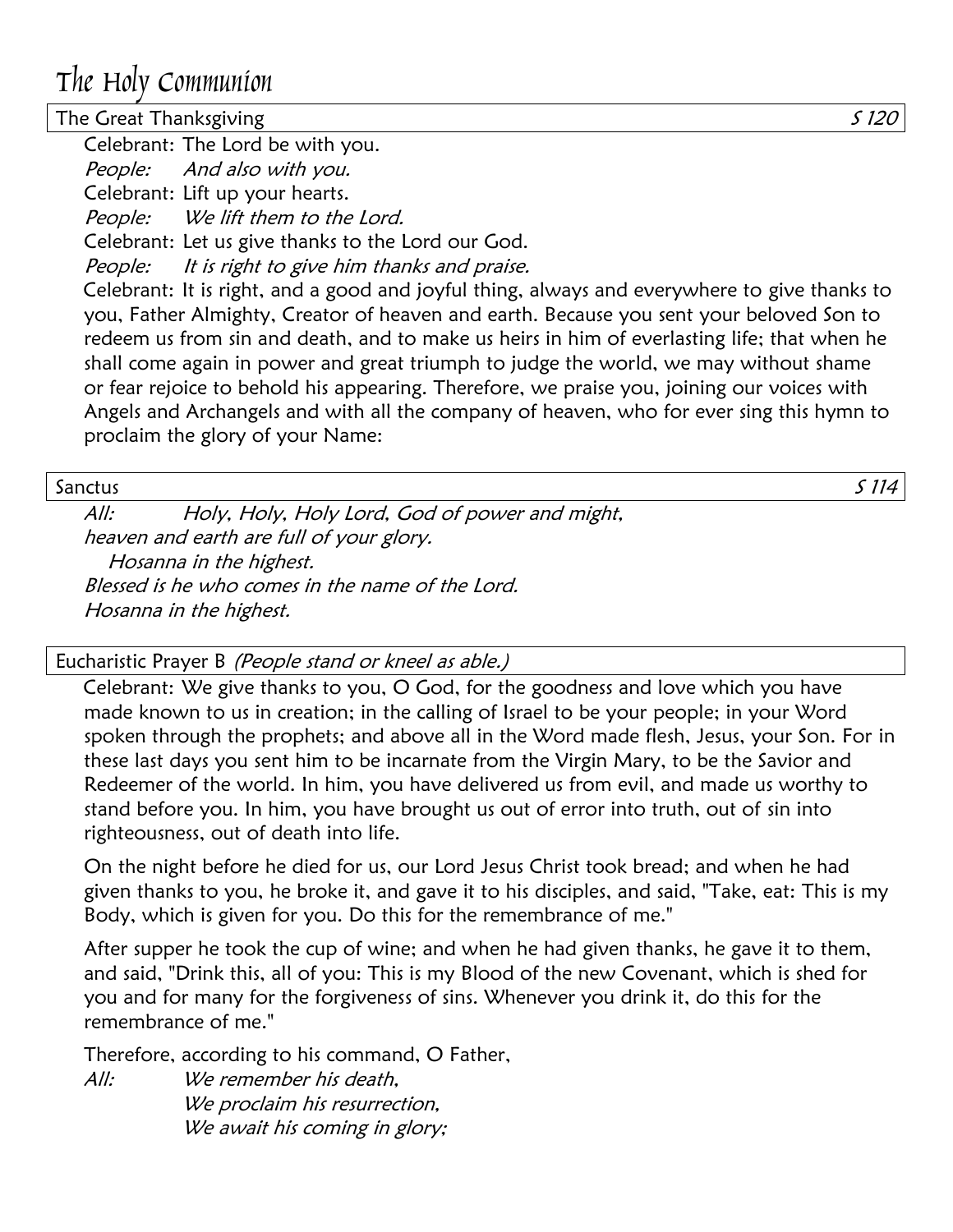Celebrant: And we offer our sacrifice of praise and thanksgiving to you, O Lord of all; presenting to you, from your creation, this bread and this wine.

We pray you, gracious God, to send your Holy Spirit upon these gifts that they may be the Sacrament of the Body of Christ and his Blood of the new Covenant. Unite us to your Son in his sacrifice, that we may be acceptable through him, being sanctified by the Holy Spirit. In the fullness of time, put all things in subjection under your Christ, and bring us to that heavenly country where, with all your saints, we may enter the everlasting heritage of your sons and daughters; through Jesus Christ our Lord, the firstborn of all creation, the head of the Church, and the author of our salvation.

By him, and with him, and in him, in the unity of the Holy Spirit all honor and glory is yours, Almighty Father, now and for ever. AMEN.

# The Lord's Prayer

Celebrant: And now, as our Savior Christ has taught us, we are bold to say, All: Our Father, who art in heaven, hallowed be thy Name, thy kingdom come, thy will be done, on earth as it is in heaven. Give us this day our daily bread. And forgive us our trespasses, as we forgive those who trespass against us. And lead us not into temptation, but deliver us from evil. For thine is the kingdom, and the power, and the glory, for ever and ever. Amen.

## The Fraction

Celebrant: Alleluia, Christ our Passover is sacrificed for us. People: Therefore, let us keep the feast. Alleluia!

#### Agnus Dei Sing and the Second Community of the Second Community of the Second Community of the Second Community of the Second Community of the Second Community of the Second Community of the Second Community of the Second

All (sung): Lamb of God, you take away the sins of the world. Have mercy on us. Lamb of God, you take away the sins of the world. Have mercy on us. Lamb of God, you take away the sins of the world. Grant us your peace.

#### The Invitation

Celebrant: The Gifts of God for the People of God. Take them in remembrance that Christ died for you, and feed on him in your hearts by faith, with thanksgiving.

Thank you for following the direction of the ushers, maintaining 6 feet of distance from other family groups, and waiting to consume the elements upon returning to the pews.

Communion Hymn #54 Savior of the Nations, Come! organ variations by Hugo Distler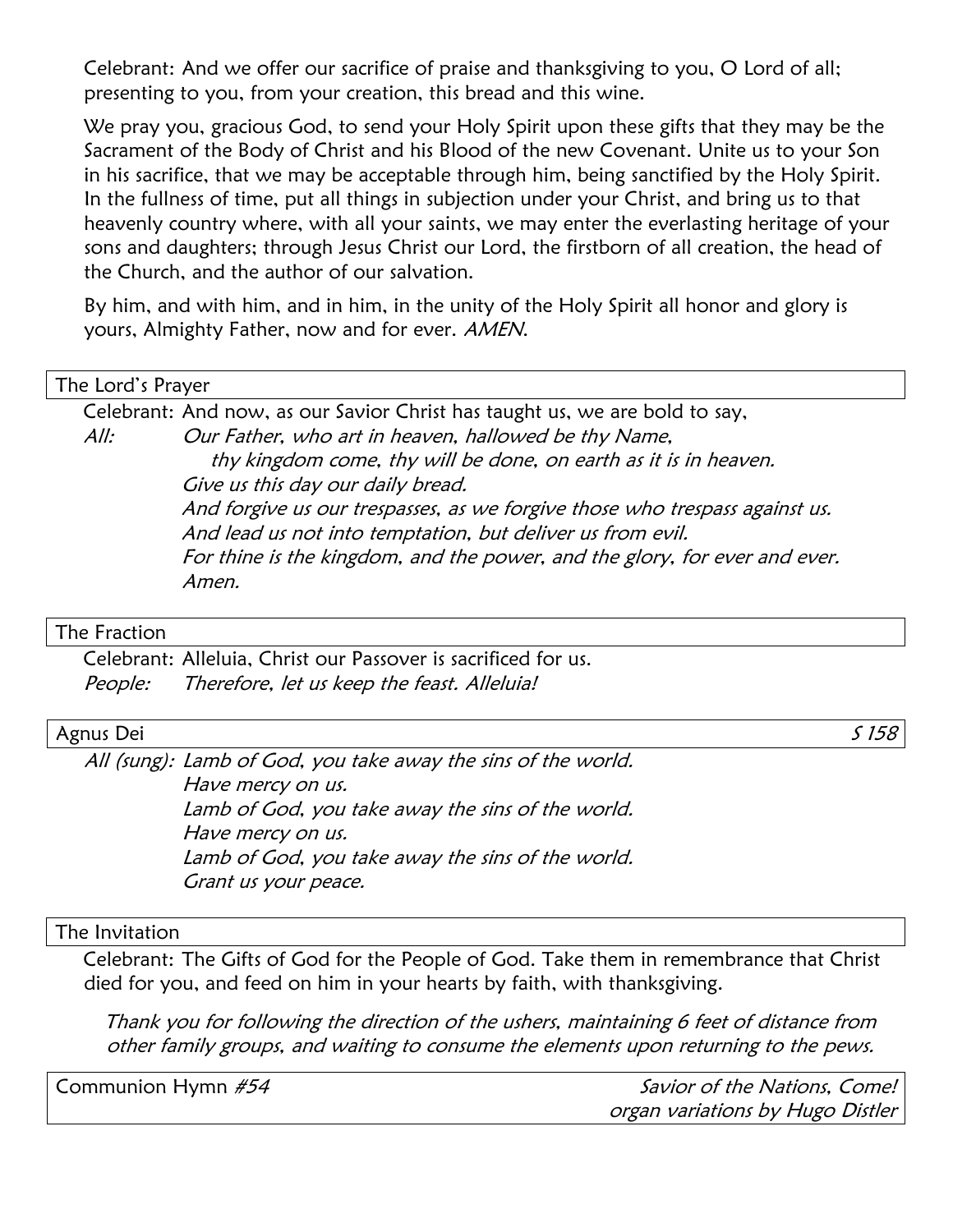### Post Communion Prayer

Celebrant: Let us pray.

All: Eternal God, heavenly Father, you have graciously accepted us as living members of your Son our Savior Jesus Christ, and you have fed us with spiritual food in the Sacrament of his Body and Blood. Send us now into the world in peace, and grant us strength and courage to love and serve you with gladness and singleness of heart; through Christ our Lord. Amen.

## Blessing

Celebrant: May the blessing of God Almighty: Father, Son and Holy Spirit be upon you and remain with you always.

Closing Hymn #68 **Rejoice!** rejoice believers

### Dismissal

Celebrant: Go in peace to love and serve the Lord. Alleluia! Alleluia! People: Thanks Be to God! Alleluia! Alleluia!

Postlude **Nun komm'**, der Heiden Heiland (BWV 661) J. S. Bach

Exiting: Your presence is a blessing! Thank you for this gift. There are waste bins at each exit for communion container disposal. Join others for fellowship outside!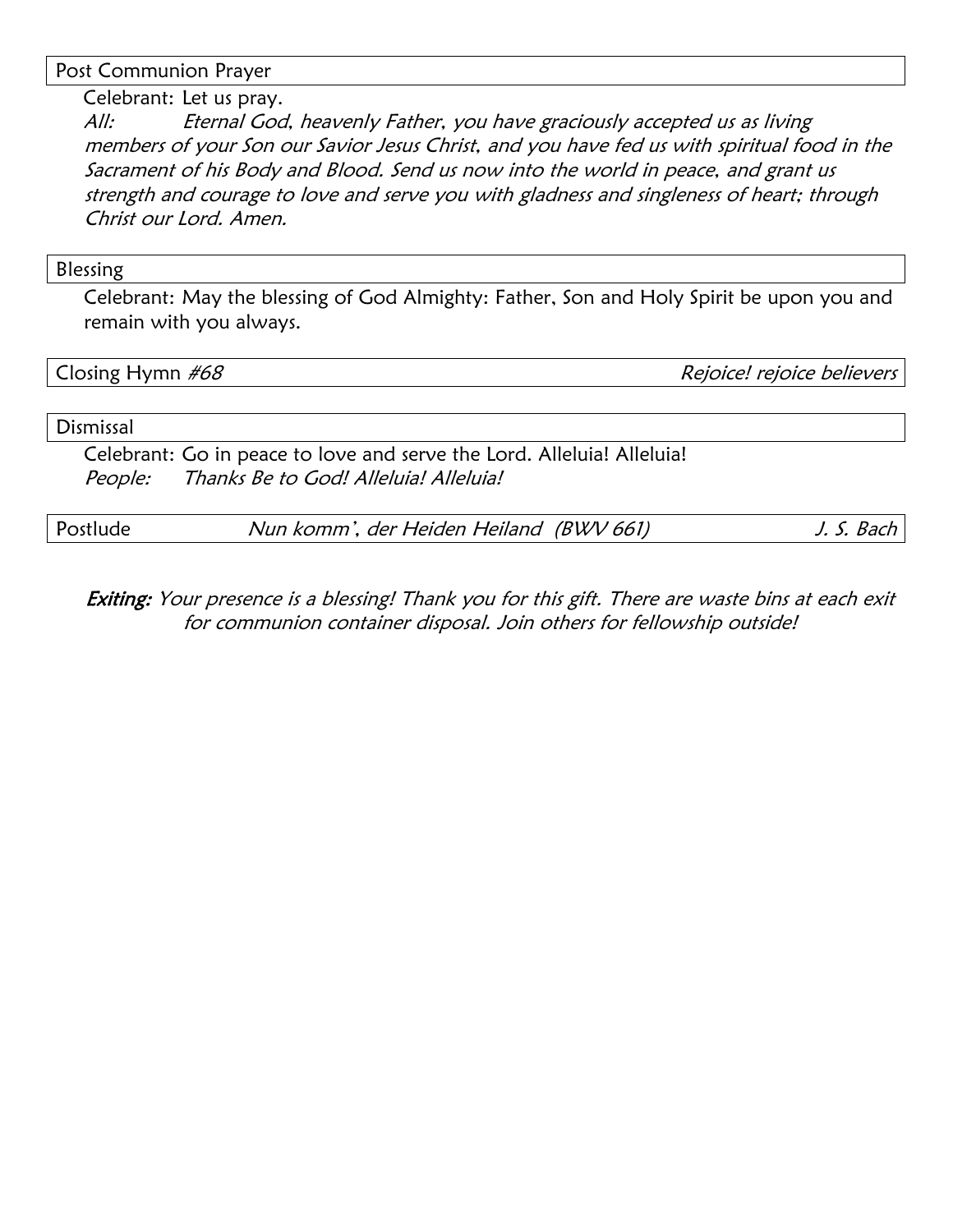# Notes from the "Invite" Advent Session on December 7th

At the onset of our time together, we each shared stories of how and why we came to Trinity Church. There were a diversity of pathways to Trinity. One important discovery we acknowledged was that the population of those who naturally found Trinity Church because they grew up in an Episcopal Church is dwindling. We cannot expect the community to know who we are or what we stand for, so sharing our story through relationships will be an important quality for us to enact.

Next, we watched Brené Brown's TED Talk on "The Power of Vulnerability." We examined the intersection of "invitation" and "vulnerability" to discern how the concept of being vulnerable in ourselves and in our community could encourage us to be more mindful of how we share our faith story or welcome the stories of newcomers. Brown writes that being vulnerable takes courage–telling the story with our whole hearts. And, while searching for and sharing vulnerability can be intimidating, "it's also often the birthplace of joy, creativity, and love." With that, one in our group wondered what might happen if we shared the message: "Come, be imperfect with us. You are worthy in your imperfection."

We spoke about the obstacles some may have with engaging church and how it's important to be aware that many visitors may already be in a tender state when choosing to come to church. Perhaps someone has a challenging past with the church or is in the midst of a major family crisis. Giving all visitors the space to embrace and share what they need from rather than projecting our needs onto them shows a spirit of generosity and "letting go the outcome."

To translate our thought into action, we brainstormed the following ideas to broaden our invitation effort at Trinity:

- We could host family friendly events like game nights, New Year's Eve parties, or summer picnics to get to know those in our community and build relationships before taking the step to invite a family who is completely unfamiliar with church to attend worship.
- We could offer a grape juice option during Communion to better serve the needs of those many individuals who come to our parish for AA meetings.
- We could design pins, bookmarks, or new Trinity t-shirts to wear when joining community events and hand out as swag.
- We could create Facebook events and promote them (very inexpensive) for special services like Christmas, Easter, or concerts.

Next week on Tuesday the 14th at 7pm (on Zoom—use the same link, but just in case, it will be emailed again), we will discuss and brainstorm ways to "Welcome" visitors when they enter the building for events or worship. See you there!